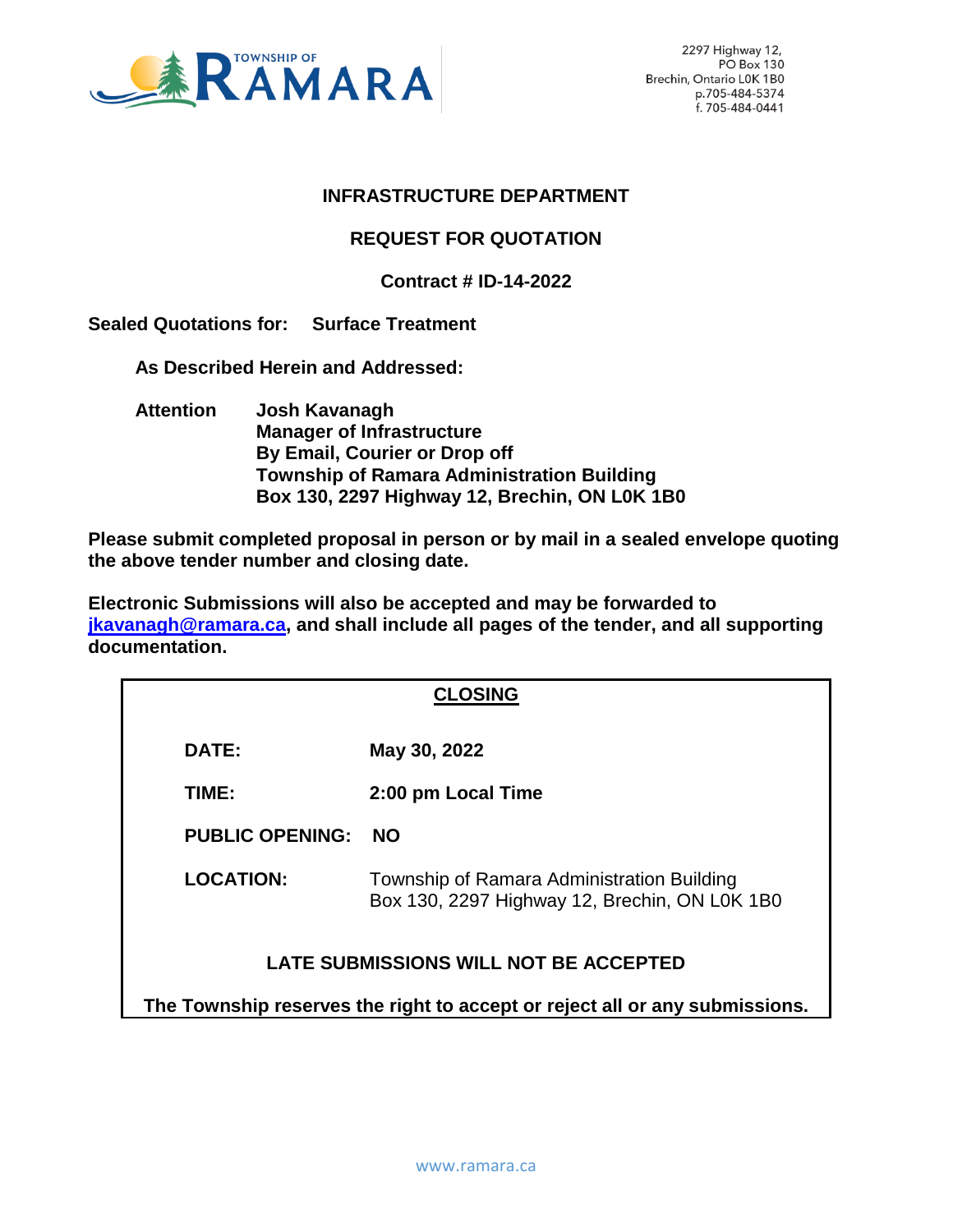# Table of Contents

Item **International Contract Contract Contract Contract Contract Contract Contract Contract Contract Contract Contract Contract Contract Contract Contract Contract Contract Contract Contract Contract Contract Contract Cont** 

| <b>Definitions</b>                           | 3                |
|----------------------------------------------|------------------|
| Scope                                        | 4                |
| Form of quote                                | 4                |
| <b>Quotation Deposit</b>                     | 4                |
| Freedom of Information                       | 4                |
| <b>Bribery/Fraud</b>                         | 4                |
| <b>Purchasing Preference</b>                 | 4                |
| Insurance                                    | 4                |
| <b>Workplace Safety and Insurance Board</b>  | 5                |
| <b>Traffic Control</b>                       | 6                |
| <b>Underground Locates</b>                   | 6                |
| Accessibility                                | 6                |
| <b>Health and Safety</b>                     | 6                |
| <b>Assignment of Contract</b>                | 8                |
| Specifications                               | 8                |
| Completion                                   | 9                |
| <b>Material Safety Data Sheets</b>           | 9                |
| Damage by Vehicles and Other Equipment       | 9                |
| Loading of Motor Vehicles                    | $\boldsymbol{9}$ |
| <b>Award of Quotation</b>                    | 9                |
| <b>Highway Traffic Act</b>                   | 10               |
| <b>Pricing and Payment</b>                   | 10               |
| Hours of Work                                | 10               |
| <b>Term of Quotation</b>                     | 10               |
| Qualifications                               | 10               |
| Conditions                                   | 10               |
| <b>Submission Format &amp; Contents</b>      | 11               |
| <b>Tender Document Checklist</b>             | 12               |
| <b>Bidder Information Form</b>               | 13               |
| Schedule I - Items and prices                | 14               |
| Schedule II - Ability and experience form    | 15               |
| Declaration of Accessibility Compliance Form | 16               |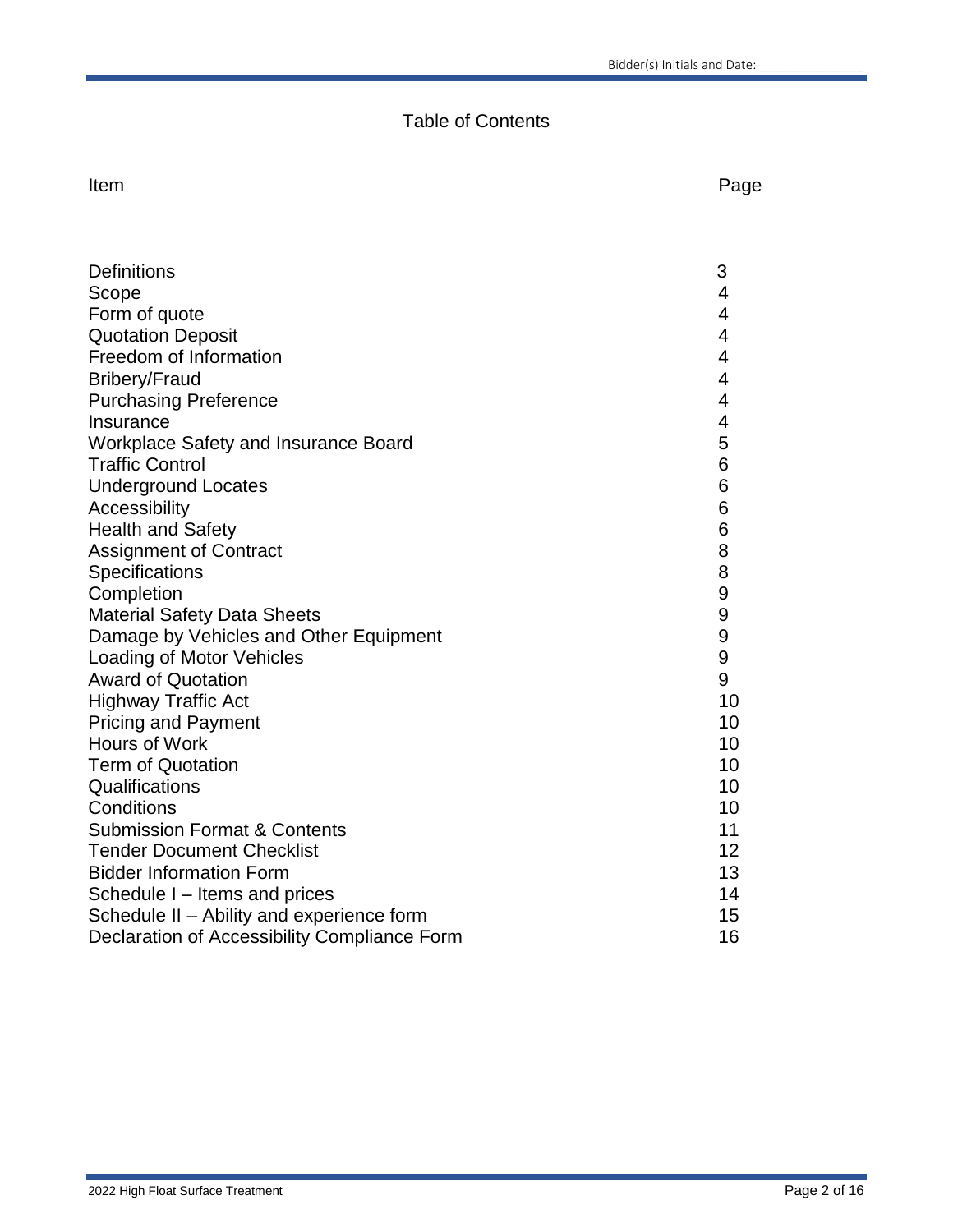# **INSTRUCTIONS TO BIDDERS**

#### **I. DEFINITIONS**

The following definitions apply to the interpretation of the Request for Quotation;

- **1. "Bidder"** means a person or entity that is submitting a tender in response to the Tender Process.
- **2. "Constructor"** means the successful person or company engaged in the construction business.
- **3. "Contract"** means an agreement to be signed between the Owner and a successful bidder pursuant to the tender process.
- **4. "Contractor"** means the successful bidder pursuant to the tender process that has extended a contract.
- **5. "Administrator"** means a person authorized or appointed by the Township to act on behalf of the Owner in any particular capacity.
- **6. "Closing Time"** Time and Date of Tenders has the meaning ascribed thereto in section ii of these instructions to bidders.
- **7. "OPS"** means the current Ontario Provincial Standards published by the Ontario Standards organization.
- **8. "Start Work Order"** means the document in writing, referred to in the tender, form that is issued by the Contract Administrator or the Engineer that authorizes the Contractor to begin the work.
- **9. "Tender"** means the tender documents issued by the Owner in respect of a specific opportunity and also refers to the documents submitted by a bidder in response to this tender process.
- **10."Tender Documents"** means the documents listed in section iii of these Instructions to Bidders.
- **11."Work"** means the work to be performed by a Contractor pursuant to a Contract issued as a result of this tender as described in the Contract Documents and includes, but is not limited to, the work generally described in Section ii of these Instructions to Bidders.
- **12."Director of Infrastructure"** means `the Director of Infrastructure for the Township of Ramara or such other person, partnership or corporation as may be authorized by the Council to act on their behalf in any particular capacity.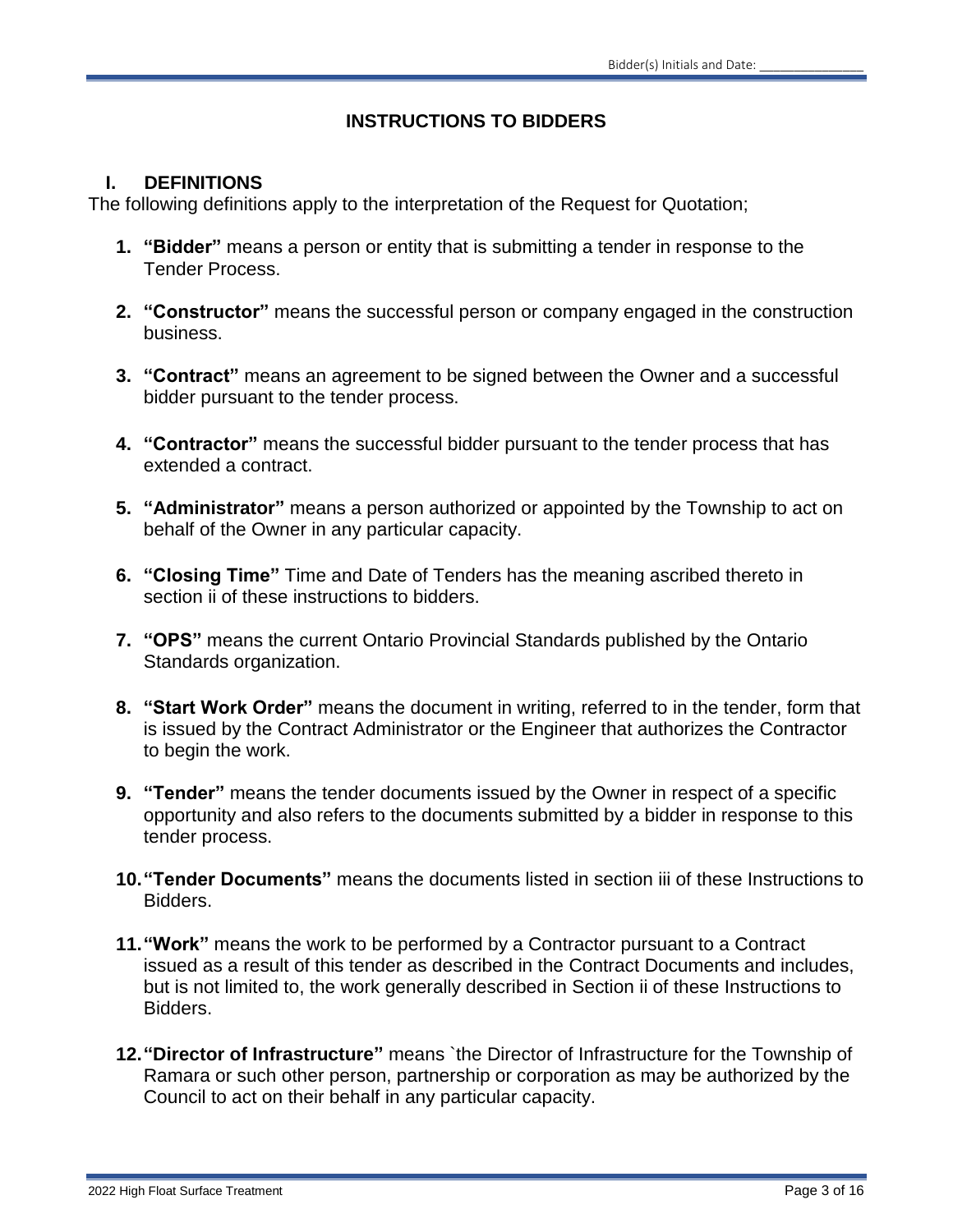#### **i. GENERAL OVERVIEW**

# **1. SCOPE**

The Township of Ramara requires the application of a double high float surface treatment to approximately 33,160 SqM on various roads throughout the Township for its 2022 roads program.

# **2. FORM OF QUOTE**

All quotations must be on the forms provided, clearly marked with "2022 High Float Surface Treatment".

# **3. QUOTATION DEPOSIT**

The Tenderer agrees to submit a Certified Cheque or Bid Bond in the amount of 10% of the Tender Price with this Tender to the Township. This Certified Cheque or Bid Bond shall be returned no later thank 60 days after date of closing unless this Tender is accepted, in which case, this Certified Cheque or Bid Bond shall be held in safekeeping by the Township until such time as the Township accepts the work and any warranty periods have expired

The Successful Tenderer also agrees to submit to the Township a Performance Bond of said contract in the amount of 100% of the Tender Price upon Township acceptance of the tender.

# **4. FREEDOM OF INFORMATION**

All submissions to the Township become the property of the Township and such are subject to the *"Municipal Freedom of Information and Protection of Privacy Act."*

# **5. BRIBERY/FRAUD**

Should any bidder or any of their agents give or offer any gratuity or attempt to bribe any employee of The Township, or to commit fraud, the Township shall be at liberty to cancel the prospective bidder's submission or contract.

# **6. PURCHASING PREFERENCE**

No preference will be given to any business for goods and/or services provided to the Township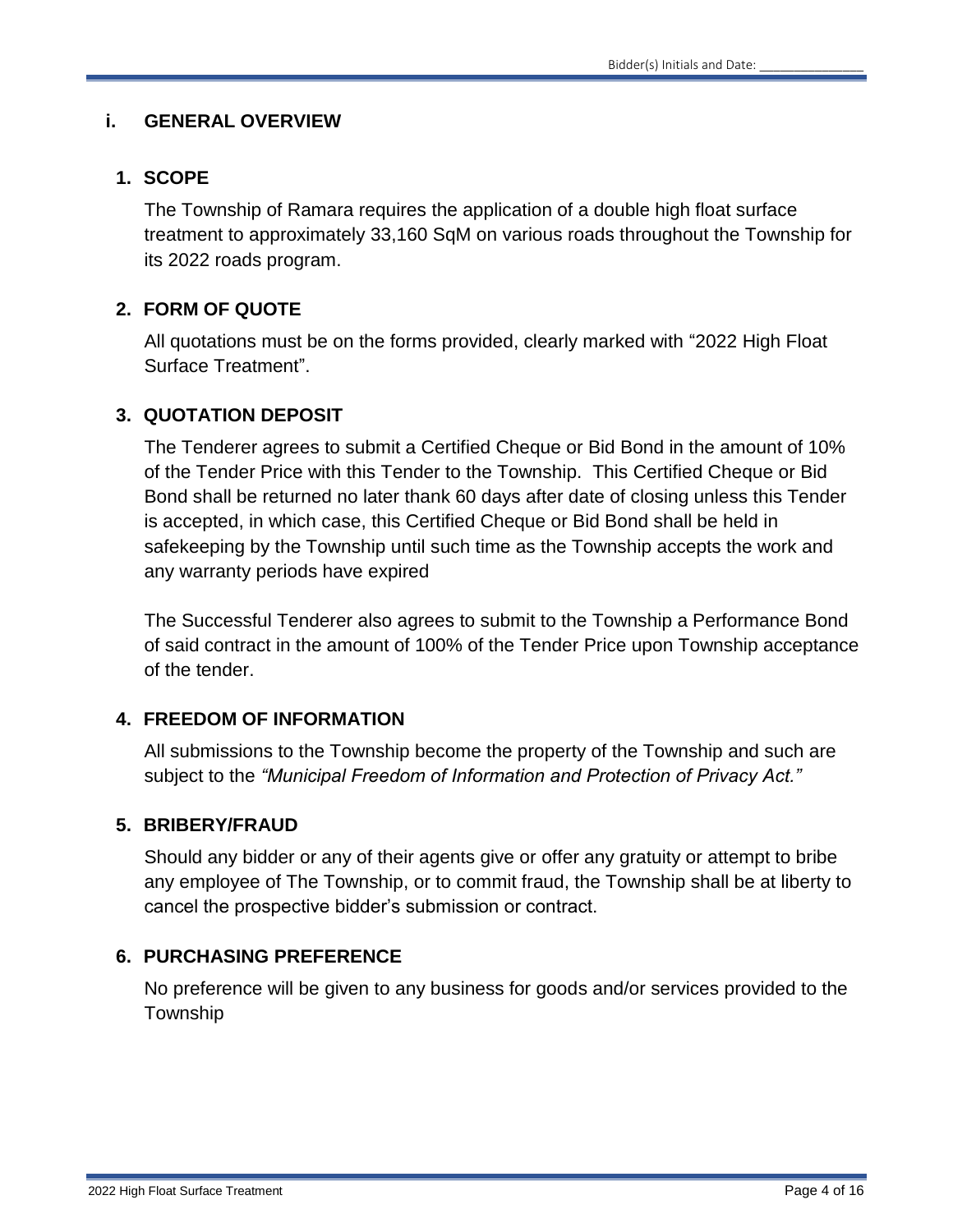# **7. INSURANCE**

The Successful bidder(s) shall maintain and pay for Comprehensive General Liability Insurance with an insurer acceptable to the Township. The coverage shall include premises and all operations liability to be performed by the bidder. This insurance coverage shall be subject to limits of not less than **Five Million Dollars (\$5,000,000.00)** inclusive **per occurrence** for bodily injury, death and damage to property including loss of use thereof for any one occurrence.

The policy shall include **The Corporation of the Township of Ramara** as an additional insured in respect of all operations performed by or on behalf of the Bidder. The Bidder(s) shall be entirely responsible for the cost of any deductible that is maintained in any insurance document.

The Insurance Policy shall not be altered, canceled or allowed to expire or lapse, without thirty (30) days prior written notice to the Township. The Liability Insurance shall not contain any exclusion of limitations in respect of shoring, underpinning, rising or demolition of any building or structure, pile driving, caisson work, collapse of any structure or land from any cause.

Where applicable the bidder(s) shall carry standard automobile and non-owned automobile liability insurance and shall protect them against all liability arising out of the use of owned or leased vehicles, used by the Bidder(s), its employees or agents. The limits of the liability for both owned and non-owned vehicles shall not be less than **Two Million Dollars (\$2,000,000.00)** per occurrence.

# **8. WORKPLACE SAFETY AND INSURANCE BOARD (WSIB)**

The successful bidder(s) shall supply a Certificate from the Workplace Safety and Insurance Board prior to the start of the contract indicating that all of the assessments the bidder(s) or subcontractor(s) is liable to pay under *Worker's Safety Insurance Board Act* or successor legislation have been paid and they are in good standing with the Board.

Effective January 1 2013, Bill 119 legislates that all Contractors and Sub-Contractors categorized under class G: construction, shall have WSIB account and clearance coverage prior to commencing any contract.

Alternatively, if the successful Bidder(s) is an Independent Operator and is not categorized under Class G: Construction, the Bidder(s) shall submit a letter, from the WSIB, confirming that s/he has Independent Operator Status under the WSIB Act for work to be carried out for the Township of Ramara. If the Bidder(s) does not have Independent Operator Status, the Bidder shall;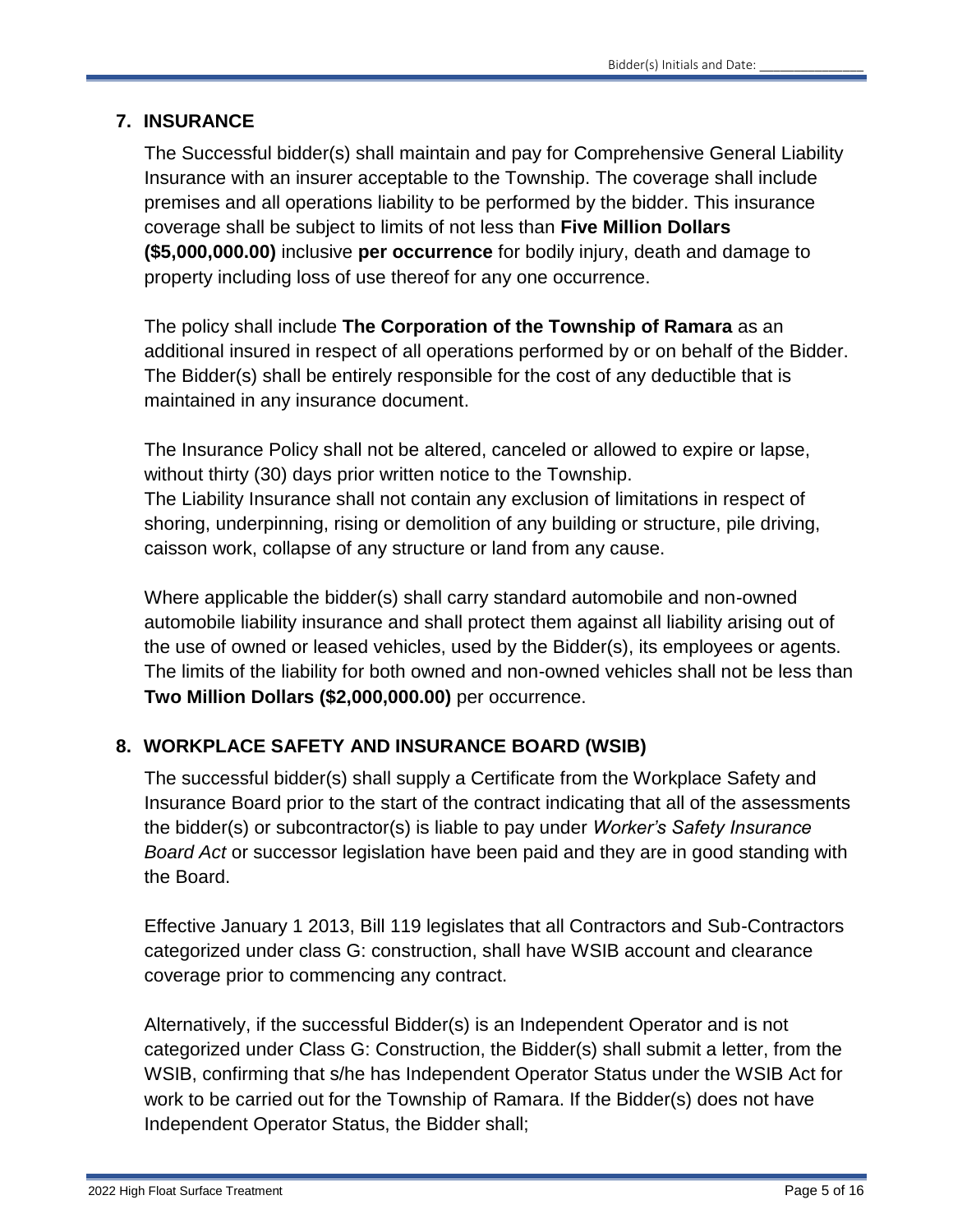- I. Complete an Independent Operator Status Questionnaire upon being awarded the contract; and,
- II. Fund all costs associated with any appeal of a determination by WSIB that the Bidder is not an Independent Operator; and,
- III. Provide proof of Employer's Liability Insurance (provided either by WSIB or the Contractor's insurance provider.

The Bidder(s) acknowledges and agrees that the Township is not hiring an employee(s) to perform the work associated with this Tender. As such the Township reserves the right to terminate all Contracts associated with this Tender if all appeals have been exhausted and the bidder(s) are determined by WSIB or court or tribunal of competent jurisdiction to be an employee. Any and all monies to be paid to the bidder(s) shall be returned regardless of the extent of work that has been completed to that point, and all material and documents associated with the Tender, as well as Township property, shall be returned to the Township. The bidder(s) acknowledges and agrees that any work completed to the date the appeal process has been completed, and an unfavorable determination is made will be provided to the Township for free and without any expectation of compensation. The risk associated with completing any work while there is an appeal process underway is entirely born by the bidder(s).

# **9. TRAFFIC CONTROL**

The Contractor will be responsible for all traffic control and will supply all traffic control devices as outlined in OTM Book 7 and the Correct Methods for Traffic Control pamphlet issued by the Construction Safety Association of Ontario, and will comply with, Ministry of Transportation and Township Bylaws,

Freshly applied surface treatment shall be protected to prevent vehicles from unnecessarily crossing or stopping. The Contractor shall be fully responsible for any and all damages caused by their operations to public or private property, and shall, at their own cost reinstate fully or compensate all such damages.

# **10.UNDERGROUND LOCATES**

Not Applicable

# **11.ACCESSIBILITY**

The Bidder(s) shall comply with the provisions of the *Accessibility for Ontarians with Disabilities Act* 2005, S.O. 2005, chapter 11 and the Regulations with regard to provision of the goods and/or services contemplated herein, including, without limitation, section 6 of Ontario Regulation 429/07, Accessibility Standards for Customer Service, as amended. The Bidder(s), when applicable, shall ensure that its employees, agents, volunteers and representatives receive training regarding the provision of the goods and services to person with disabilities. The Bidder(s) acknowledges that the Corporation of the Township of Ramara, in deciding to purchase goods or services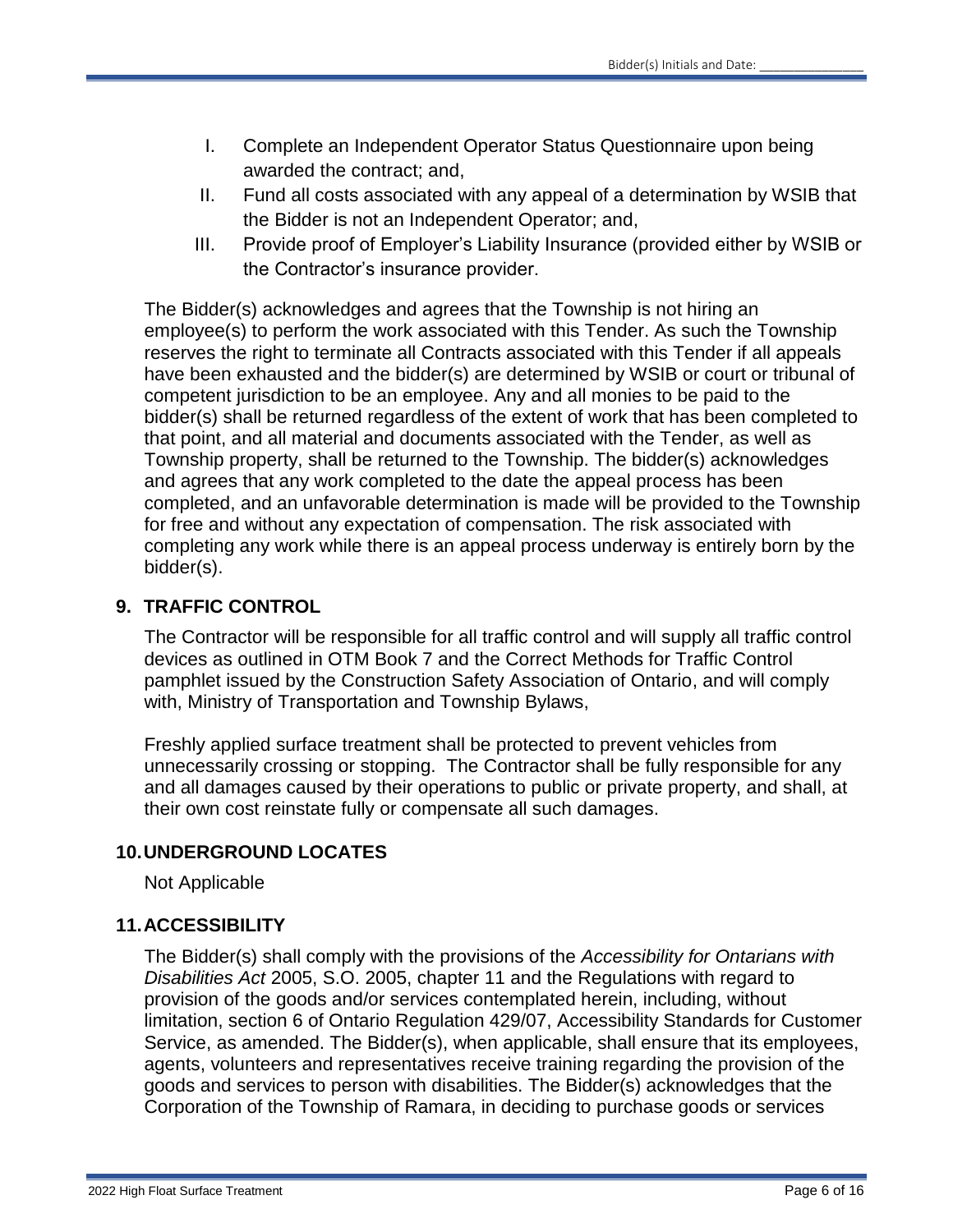through its procurement process, is required to consider the accessibility for persons with disabilities, when applicable and practical to do so.

#### **12.HEALTH & SAFETY**

All work performed under this contract must be carried out in accordance with the terms and conditions of the Ontario Occupational Health and Safety Act (OHSA or the Act), applicable Regulations, applicable standards, and other applicable legal requirements.

Unless otherwise stated, the successful bidder, for the purposes of the Act, shall be designated as the 'Constructor' for this project. The constructor has complete control of the work on behalf of the Township and is responsible for regulatory compliance and safe work procedures on the job site.

Any requirement for a Notice of Project to be submitted to the Ministry of Labour (MOL) is the sole responsibility of the constructor.

The Constructor further acknowledges and agrees that any breach or breaches of the Occupational Health and Safety Act, applicable Regulations, Standards, Environmental Protection Act, other legal requirements ,and/or their own Health & Safety Policies and Procedures whether by the Constructor or any of its subcontractors may result in:

- The termination of the contract.
- The immediate removal of the Constructor and/or sub-contractor's equipment from the site,
- The forfeiture of all sums owing the constructor/or sub-contractor by the Township Of Ramara

The Constructor's health and safety responsibilities will include the following:

- where hazardous materials, physical agents and/or designated substances are used in the performance of the required work, the successful bidder shall ensure that the requirements of the Occupational Health and Safety Act, applicable Regulations and environmental requirements are complied with,
- ensure workers are aware of the hazardous substances that may be in used at the workplace,
- ensure workers are provided with and wear the appropriate personal protective equipment required for the area when engineering controls aren't practicable,
- demonstrate the establishment and maintenance of health and safety program, with objectives and standards and will provide qualified workers and meet all applicable legislation,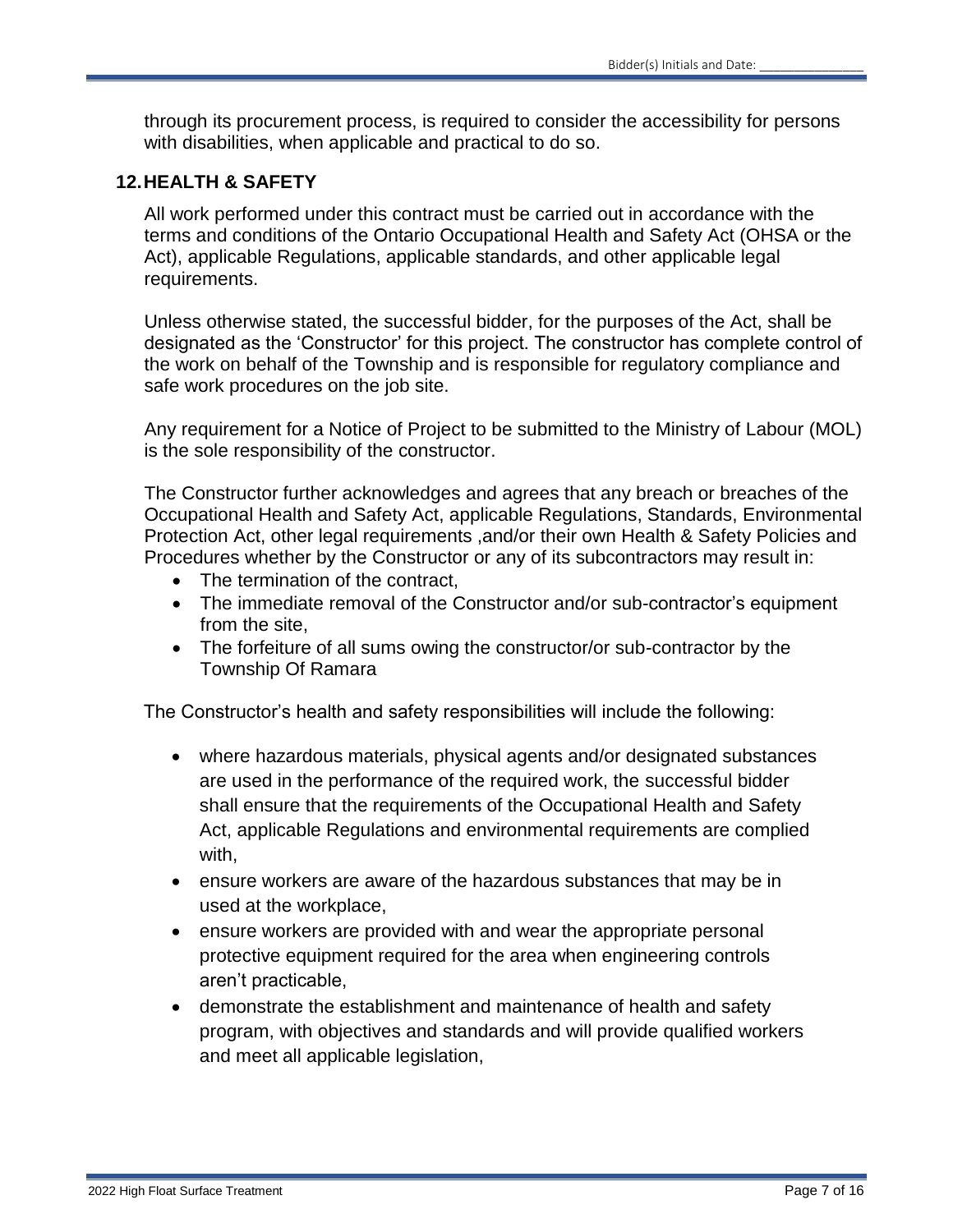- The Constructor acknowledges that they are familiar with the Occupational Health and Safety Act, applicable Regulations, applicable Standards and other legal requirements that applies to the work being conducted,
- The Contractor covenants and agrees to observe strictly and faithfully the provisions of the Occupational Health and Safety Act, applicable Regulations, and rules circulated there under together with the Constructor's Health and Safety Policies and Procedures.
- The Constructor agrees to indemnify and save the Township of Ramara harmless for damages or fines arising from any breach or breaches of the said Occupational Health and Safety Act and other applicable legal requirements.
- The Constructor agrees to have a competent supervisor on site at all times when work is in progress, and that this supervisor enforces safe work practices.
- The Constructor shall allow access to the work site on demand to representatives of the Township of Ramara to inspect work sites.
- The Constructor agrees that any damages or fines that may be assessed against the Township of Ramara by reason of a breach or breaches of the Occupational Health and Safety Act and applicable Regulations by the Constructor or any of its sub-contractors will entitle the Township of Ramara to off-set the damages so assessed against any monies that the Township of Ramara may from time to time owe the Constructor under this contract or under any other contract whatsoever.
- Where any portion of the work or services in this Contract is contracted to a sub-contractor, the Constructor agrees that the provisions of this section will apply to the subcontractor and the Constructor will enforce said provisions.
- The Township of Ramara may consider previous OHSA violations as grounds for rejection and the Township of Ramara may terminate any contract arising from this document if the Bidder is continuously in violation of OHSA requirements.

Proof of the above may be required by the Township at any time from tendering to project completion.

# **13.ASSIGNMENT OF CONTRACT**

The successful Bidder(s) shall not assign transfer, convoy, sublet or otherwise dispose of this contract or his/her right, title or interest therein, or his/her power to execute such contract, to any other person, company or City, without the previous consent, in writing, of the Township's officials, which consent shall not be unreasonably withheld.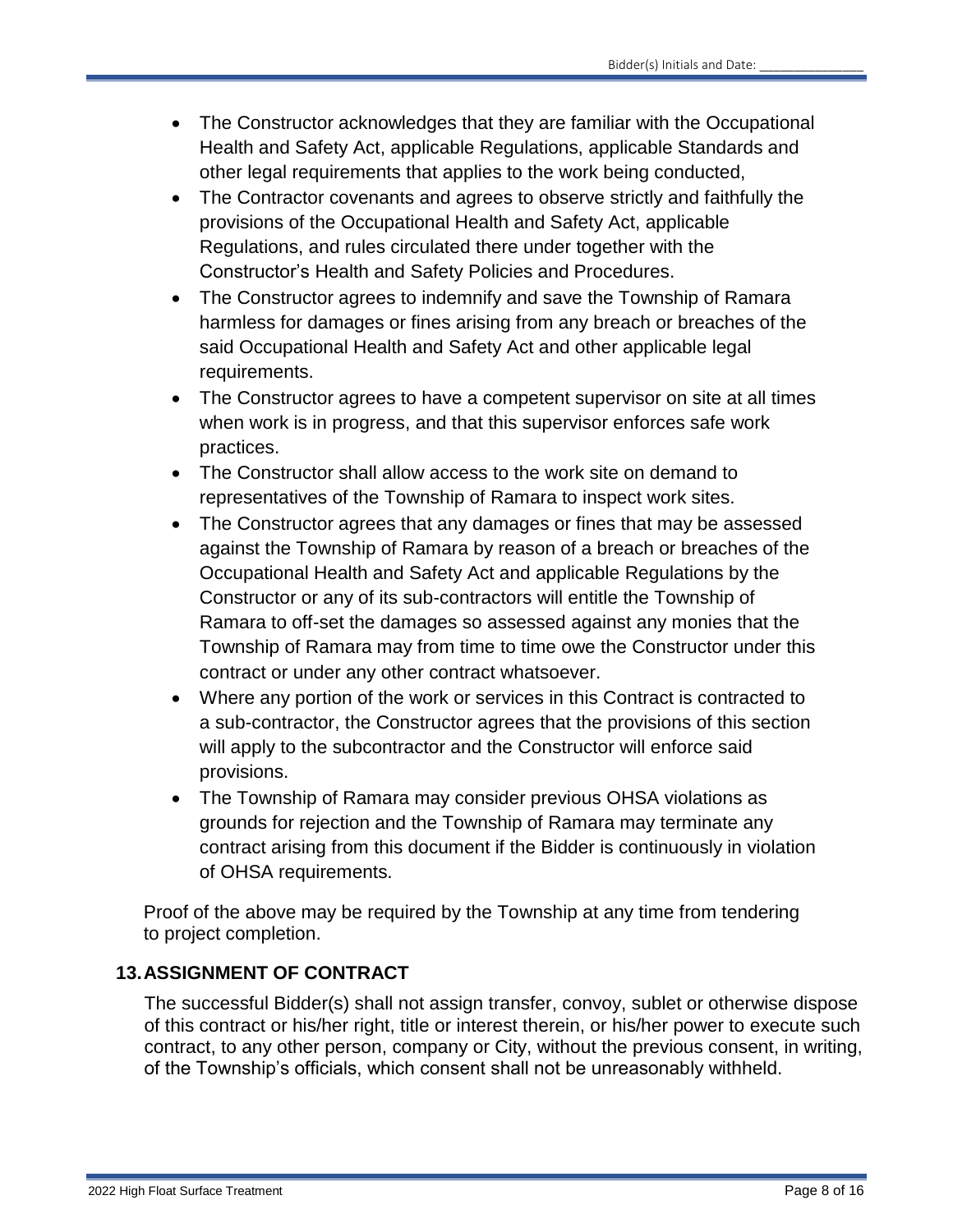#### **14.SPECIFICATIONS**

- a. Double High Float Surface Treatment
	- Lakeshore Drive Con 1 to Con  $A 9,770$  SqM
	- Lake Ave Beaver Trail to Poplar 4,560 SqM
	- Hilltop McRae Park Rd to Lakeview 1,100 SqM
	- Lakeview Entire road length  $4,550$  SqM
	- Parkside Drive McRae Park Rd to Lakeview Dr 1610 SqM
	- Ellen St Creighton St to Wellington 1,540 SqM
	- Paget Street Creighton St to Wellington 1,680SqM
	- Fairgrounds Flat Rapids Bridge to 250 M East of Martenelli 3,500 SqM
	- Oakridge Drive County Road 169 to East 700 M 4,850 SqM
- b. Aggregate must be from Nelson Aggregate Co. Limestone Quarries (Orillia) or Fowler Construction Co. Woods Quarries (Ramara Road) or Miller's Quarries, Brechin, or Duncor's Seguin Quarry in Humphrey, On
- c. The high float surface treatment shall be applied in accordance to OPSS 304.
- d. The Contractor shall use a HF150SP Emulsion
- e. The Contractor shall supply and apply a HL4 /Class 2 granite stone for the base course and a Class 6 granite stone for the top course.
- f. An equivalent stone may be used but must be approved by the Township.

# **15.COMPLETION**

The work shall be completed before September 2, 2022

# **16.MATERIAL SAFETY DATA SHEETS**

A current **MATERIAL SAFETY DATA SHEET** is to be submitted with the quotation.

# **17.DAMAGE BY VEHICLES AND OTHER EQUIPMENT**

If at any time, in the opinion of the Manager of Municipal Works or her designate, damage is being done or is likely to be done to any highway or any improvement thereon, other than such portions as are part of the work by the Contractor's vehicles or other equipment whether licensed or unlicensed, the contractor shall, on the direction of the Manager of Municipal Works and at the Contractor's own expense, make changes in or substitutions for such vehicles or other equipment or shall alter loadings or shall in some other manor remove the cause of such damage to the satisfaction of the Manager of Municipal Works, including re-routing haul routes.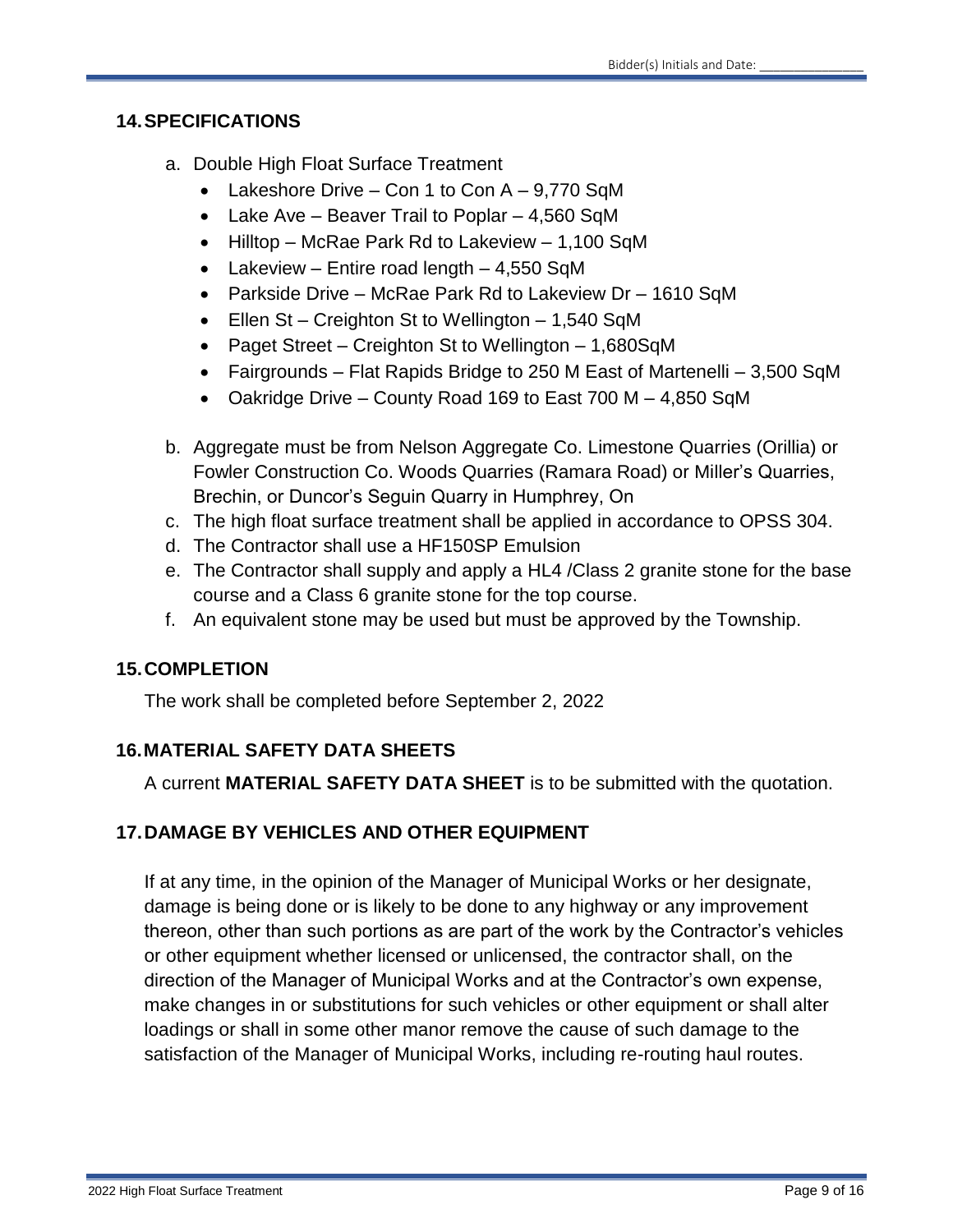# **18.LOADING OF MOTOR VEHICLES**

Where a vehicle is hauling material for the use on the specified work, in whole or in part upon a public highway and where motor vehicle registration is required for such vehicle, the contractor shall not cause or permit such vehicle to be loaded beyond its legal limit as specified in the Highway Traffic Act, whether such vehicle is registered in the name if the contractor or otherwise.

# **19.AWARD OF QUOTATION**

The award of the tender will take the following into consideration:

- a. Expertise;
- b. Access to equipment possessing the required safety devices to conform to all regulations
- c. Availability;
- d. Reliability;
- e. Past Performance; and,
- f. Price

# **20.HIGHWAY TRAFFIC ACT**

The Bidder(s) of any equipment being used under hire by the Township shall be responsible to ensure the equipment is in full compliance of all statues of the Highway Traffic Act, R.S.O. 1990.

# **21.PRICING AND PAYMENT**

Payment at the quoted price shall be paid upon submission of invoice after completion. A maintenance holdback of 2.5% shall be held for one year after completion. A deficiency holdback may be held if required and shall not exceed the cost of rectifying the deficiency.

# **22.HOURS OF WORK**

The Contractor will be allowed to carry out operations only during daylight hours between 7:00 a.m. and 5:00 p.m., Monday through Thursday, except Statutory or Civic Holidays, unless otherwise approved or directed by the Manager of Infrastructure.

# **23.TERM OF QUOTATION**

The term of this quotation will be for the 2022 Roads Program.

# **24.QUALIFICATIONS**

The successful Bidder shall be a company of recognized standing at least five (5) years' experience in this type of work and have the necessary equipment and skilled labor to carry out the work adequately.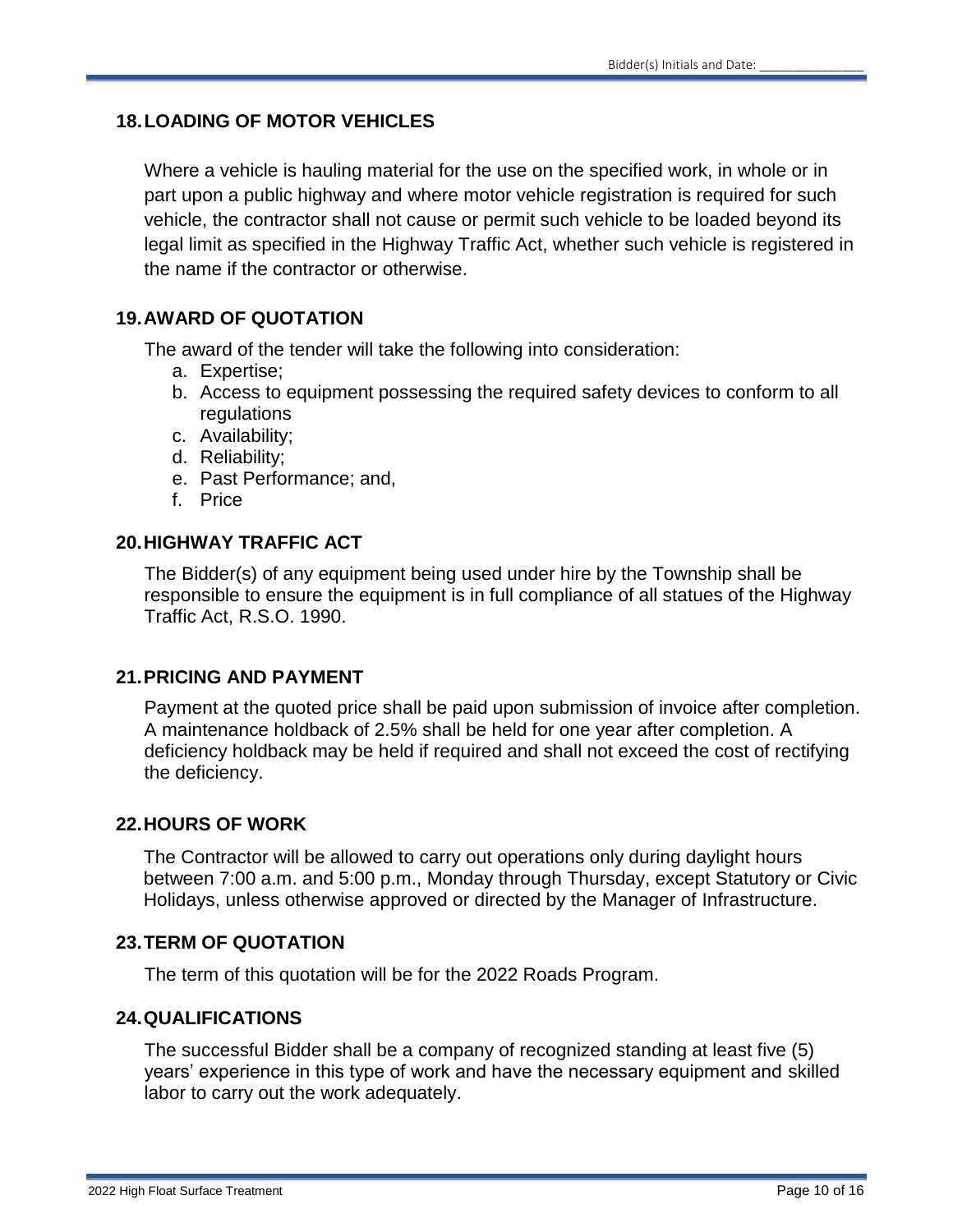#### **25.CONDITIONS**

It is agreed that the quoted quantities are estimated only and may be increased or decreased by the Township without alteration of the quoted price by 20 % of the total bid. Actual roads to be completed may change.

# **26.SUBMISSION FORMAT & CONTENTS**

# **26.1 GENERAL FORMAT OF SUBMISSION**

The Township **will not** accept any other format of the schedule I items Prices other than that provided within this Request for Quotation. Schedule I items and Prices are to be completed **in full** as provided in this document with no modifications, additions or deletions. **Failure to complete Schedule I as stipulated may result in disqualification of the bid submission.**

# **26.2 CONTENTS OF SUBMISSION**

The Request for Quotation response submission should include the following information only and shall be submitted in the same sequence provided:

- **I. Completed Bidder Information Form**
- **II. Provide all mandatory information as requested within Schedule I**
- **III. Ensure Schedule I is initialed and dated**
- **IV. Completed Schedule II – Ability and Experience Form.**
- **V. Health and Safety:**
	- **a.** Provide a current and valid certificate of clearance from WSIB
	- **b.** Provide a current MSDS Sheet for all products quoted
- **VI. Provide a completed Declaration of Accessibility Compliance form.**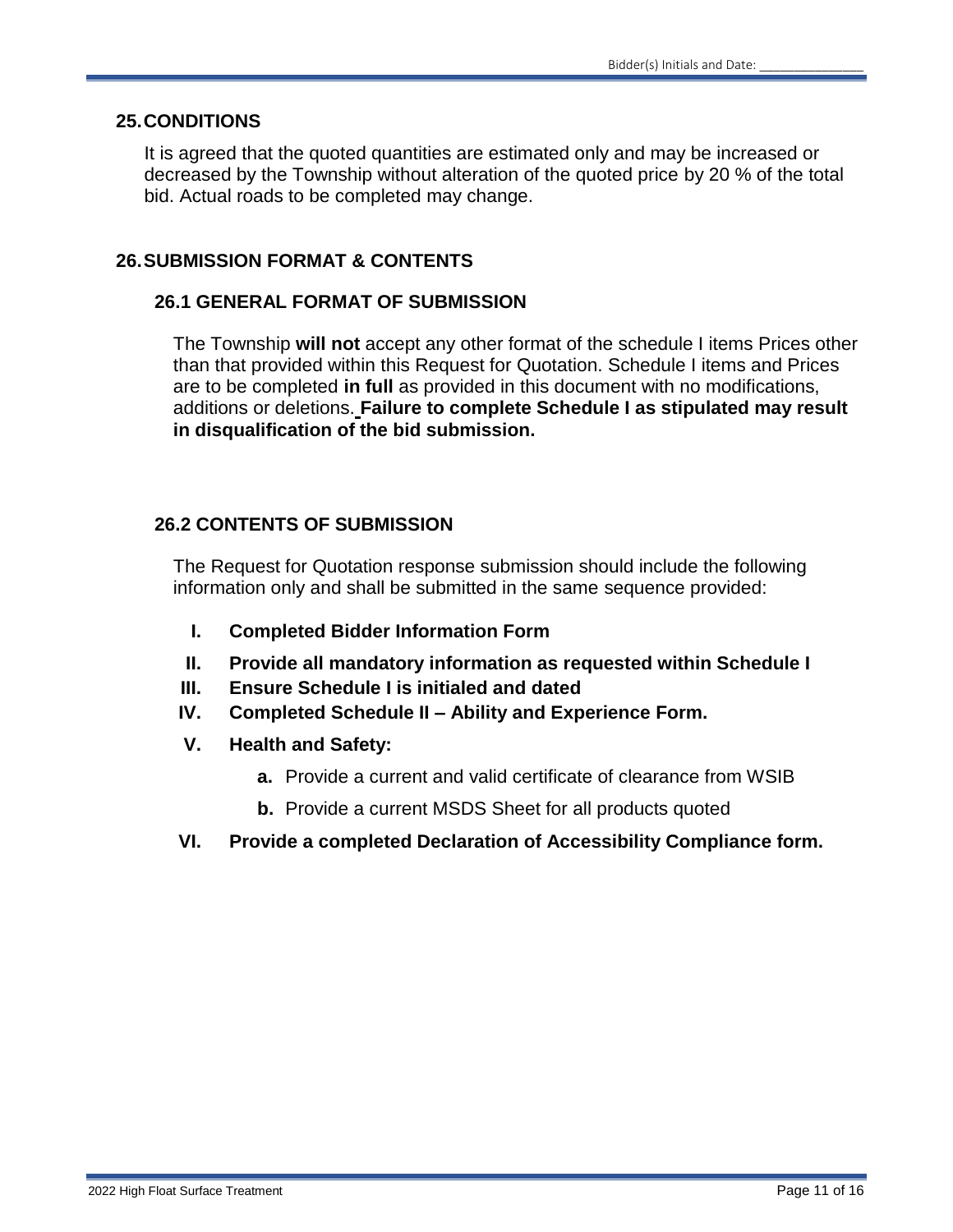# **ii. TENDER DOCUMENTS**

# **QUOTATION FORM**

# **THE CORPORATION OF THE TOWNSHIP OF RAMARA**

# **SURFACE TREATMENT**

**DOCUMENTS TO BE ENCLOSED WITH THIS FORM INCLUDING BUT NOT LIMITED TO:**

- o **Complete Tender Package (Page 1 – 16)**
- o **Bidder Information Form**
- o **Schedule I – Items and Prices**
- o **Schedule II – Ability and Experience Form**
- o **Declaration of Accessibility Compliance Form**
- o **Health & Safety Information**
- o **Current MSDS Sheet for products quoted**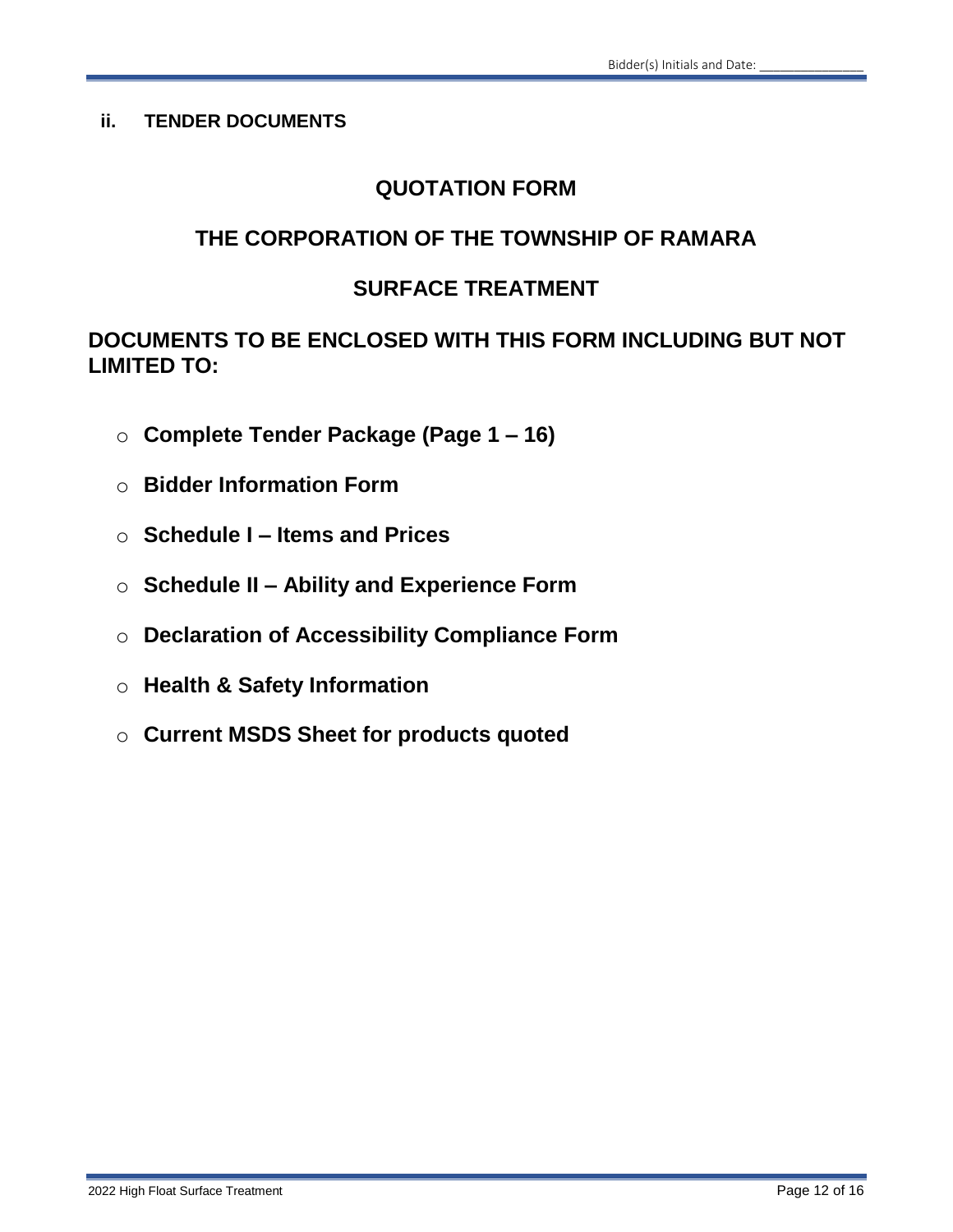#### **BIDDER INFORMATION FORM**

# **BIDDERS MUST COMPLETE THIS FORM AND INCLUDE WITH THEIR SUBMISSION PLEASE ENSURE ALL INFORMATION IS LEGIBLE.**

| <b>Company Name</b>                               |  |
|---------------------------------------------------|--|
| <b>Bidder's Main Contact</b><br><b>Individual</b> |  |
| <b>Address (Including postal</b><br>code)         |  |
| <b>Office Phone #</b>                             |  |
| <b>Toll Free#</b>                                 |  |
| Cellular#                                         |  |
| Fax#                                              |  |
| <b>E-Mail Address</b>                             |  |
| <b>Website</b>                                    |  |
| <b>HST Account #</b>                              |  |

# **I CERTIFY THAT ALL PRICES IN SCHEDULE I CONSTITUTE THE OFFICIAL QUOTATION BID**

**NAME: \_\_\_\_\_\_\_\_\_\_\_\_\_\_\_\_\_\_\_\_\_\_\_\_\_\_\_\_\_\_\_\_\_\_\_\_\_\_\_\_\_\_\_\_\_\_\_\_\_\_\_\_\_\_\_\_\_\_\_\_\_\_\_\_\_\_**

**(PRINT)**

**AUTHORIZED SIGNATURE: \_\_\_\_\_\_\_\_\_\_\_\_\_\_\_\_\_\_\_\_\_\_\_\_\_\_\_\_\_\_\_\_\_\_\_\_\_\_\_\_\_\_\_\_\_\_\_\_\_**

**DATE: \_\_\_\_\_\_\_\_\_\_\_\_\_\_\_\_\_\_\_\_\_\_\_\_\_\_\_\_\_\_\_\_\_\_\_\_\_\_\_\_\_\_\_\_\_\_\_\_\_\_\_\_\_\_\_\_\_\_\_\_\_\_\_\_\_\_\_**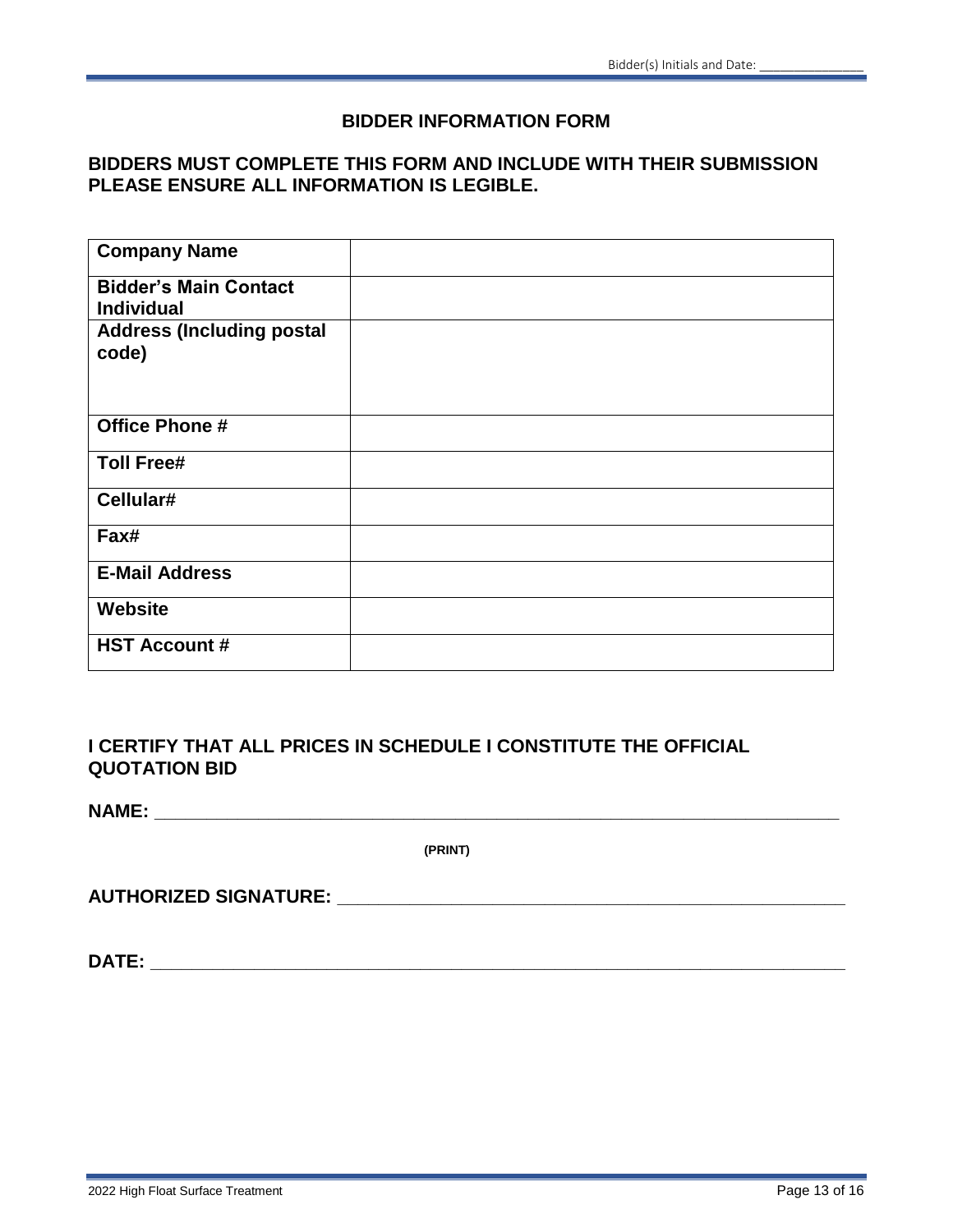# **SCHEDULE I – ITEMS AND PRICES CONTINUED**

# **Double High float Treatment**

Any modifications of this form will result in the bid being disqualified. This form must be completed in full.

| <b>Item</b>    | <b>Description</b>     | <b>Estimated</b><br><b>Quantities</b> | <b>Unit Price</b> | <b>Bid Price</b>          |
|----------------|------------------------|---------------------------------------|-------------------|---------------------------|
| 1              | <b>Lakeshore Drive</b> | 9,770 SqM                             | \$                | \$                        |
| $\overline{2}$ | Lake Ave               | 4,560 SqM                             | \$                | $\boldsymbol{\mathsf{S}}$ |
| 3              | Hilltop                | 1,100 SqM                             | \$                | $\frac{1}{2}$             |
| $\overline{4}$ | Lakeview Dr            | 4,550 SqM                             | \$                | \$                        |
| 5              | Parkside Dr            | 1,610 SqM                             | \$                | \$                        |
| 6              | Ellen St               | 1,540 SqM                             | \$                | $\mathfrak{S}$            |
| $\overline{7}$ | Paget St               | 1,680 SqM                             | \$                | \$                        |
| 8              | Fairgrounds Road       | 3,500 SqM                             | \$                | \$                        |
| 9              | Oakridge Dr            | 4,850 SqM                             | \$                | \$                        |

| <b>Subtotal</b>                              |             |
|----------------------------------------------|-------------|
| <b>13% HST</b>                               |             |
| <b>Total</b>                                 |             |
| Certified Cheque or bond in the amount of \$ | is herewith |

Quotation price shall be good until \_\_\_\_\_\_\_\_\_\_\_\_\_\_\_, 2022

enclosed.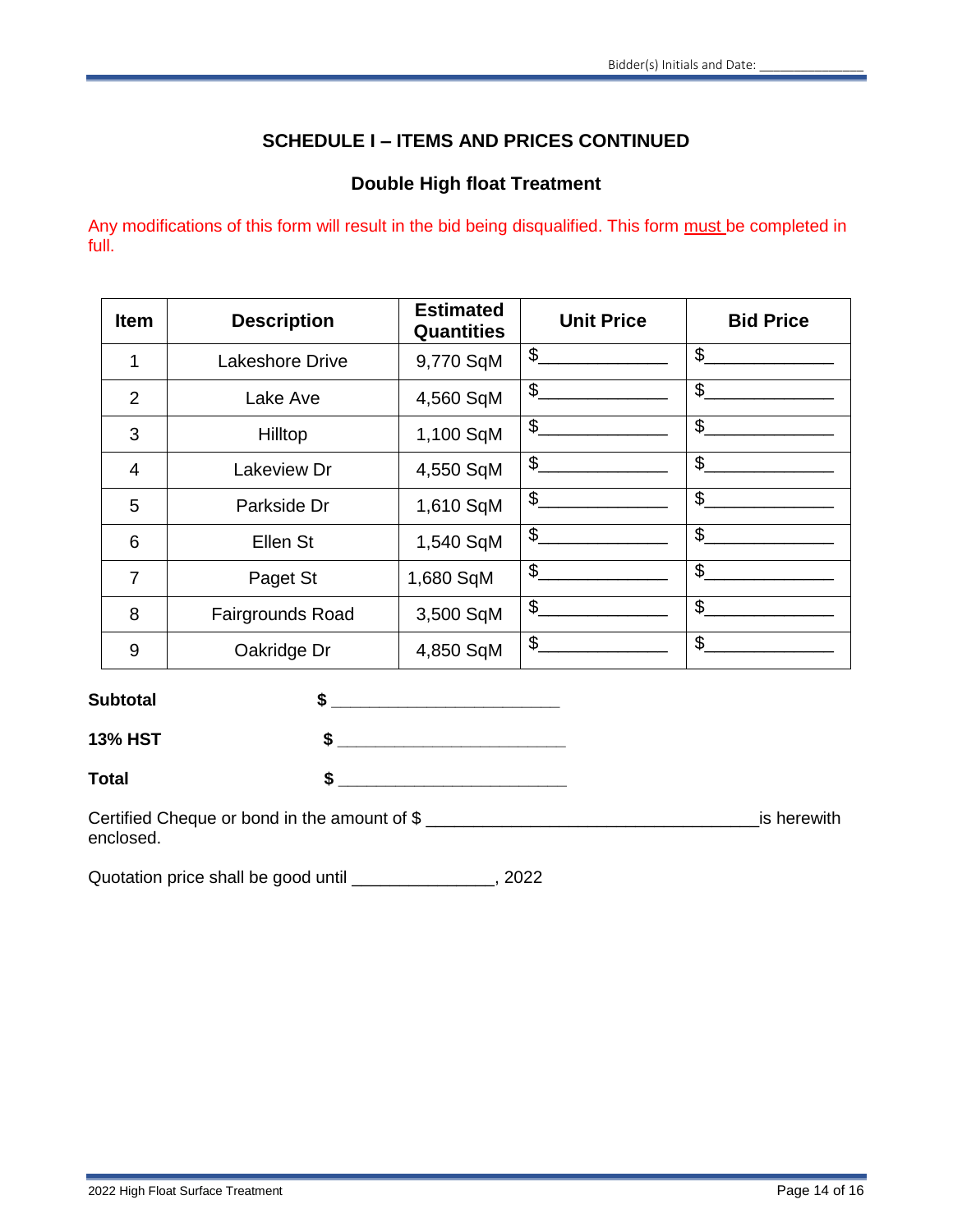# **SCHEDULE II – ABILITY AND EXPERIENCE FORM**

The Bidder shall provide below three (3) separate Customers **other than the Township**  having purchased a similar size and design of goods and/or services as specified herein for a previous three (3) year period from the issuance of this document.

| <b>REFERENCE #1</b>                                 |  |
|-----------------------------------------------------|--|
| Customer                                            |  |
| <b>Contact Name &amp; Phone</b><br>Number           |  |
| Date of Purchase                                    |  |
| Description of Goods or<br><b>Services Provided</b> |  |
| <b>REFERENCE #2</b>                                 |  |
| Customer                                            |  |
| <b>Contact Name &amp; Phone</b><br>Number           |  |
| Date of Purchase                                    |  |
| Description of Goods or<br><b>Services Provided</b> |  |
| <b>REFERENCE #3</b>                                 |  |
| Customer                                            |  |
| <b>Contact Name &amp; Phone</b><br>Number           |  |
| Date of Purchase                                    |  |
| Description of Goods or<br><b>Services Provided</b> |  |

# **REFERENCE RELEASE FORM**

I\_\_\_\_\_\_\_\_\_\_\_\_\_\_\_\_\_\_\_\_\_\_\_\_\_\_\_\_\_\_\_\_\_\_\_\_\_ (authorised signatory for the submitting firm) authorize the Township to contact the person and/or organization listed on the ABILITY & EXPERIENCE FORM, for the purpose of obtaining information relating to the bidder

The Township reserves the right to call references if in its sole discretion finds a need to do so.

The Township reserves the right to check other references other than listed herein.